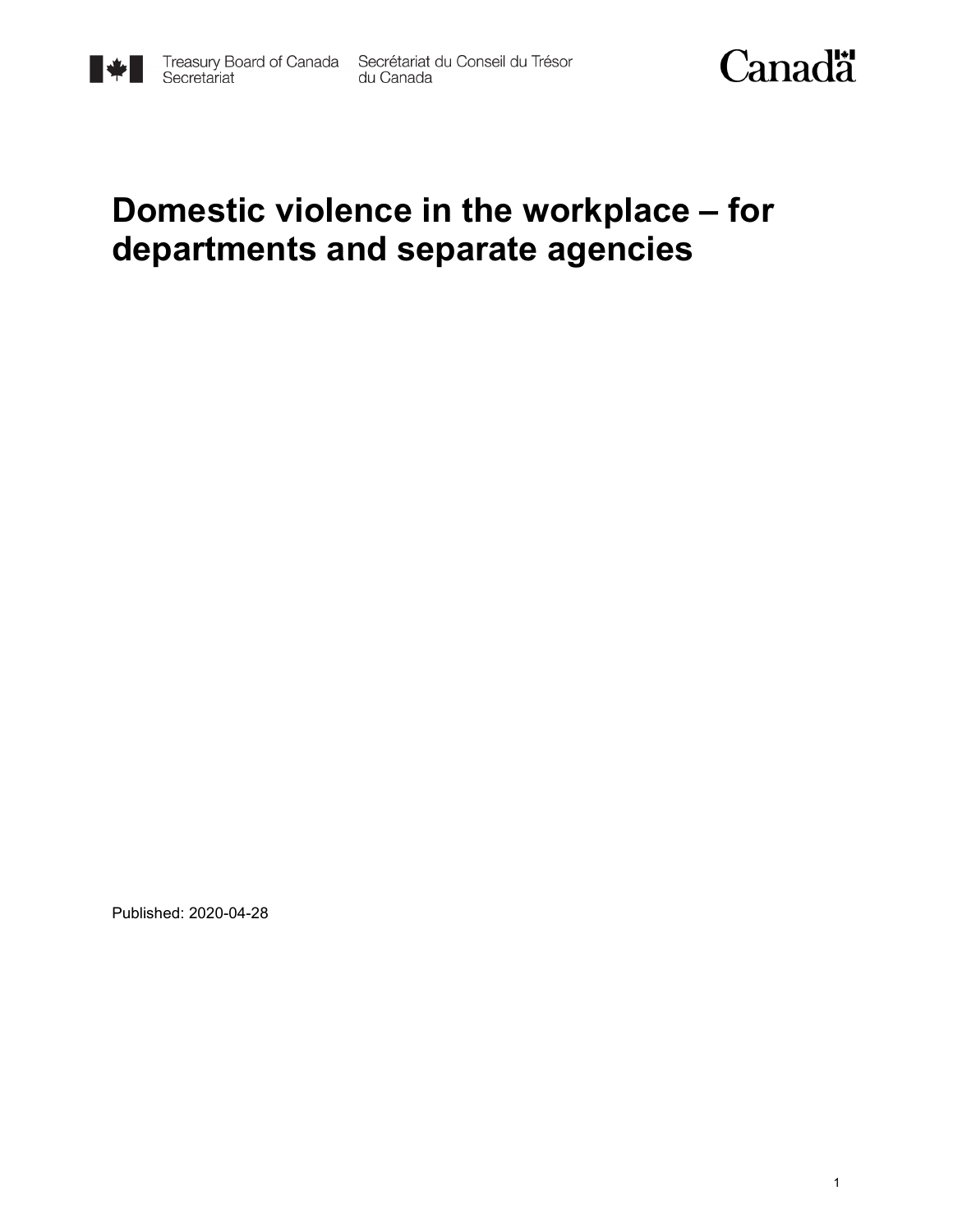© Her Majesty the Queen in Right of Canada, represented by the President of the Treasury Board, 2020

Published by Treasury Board of Canada, Secretariat 90 Elgin, Ottawa, Ontario, K1A 0R5, Canada

Catalogue Number: BT22-248/2020E-PDF ISBN or ISSN: 978-0-660-34773-8

This document is available on the Government of Canada website, [Canada.](https://www.canada.ca/en.html)ca

This document is available in alternative formats upon request.

Aussi offert en français sous le titre : Violence familiale en milieu de travail – pour les ministères et les organismes distincts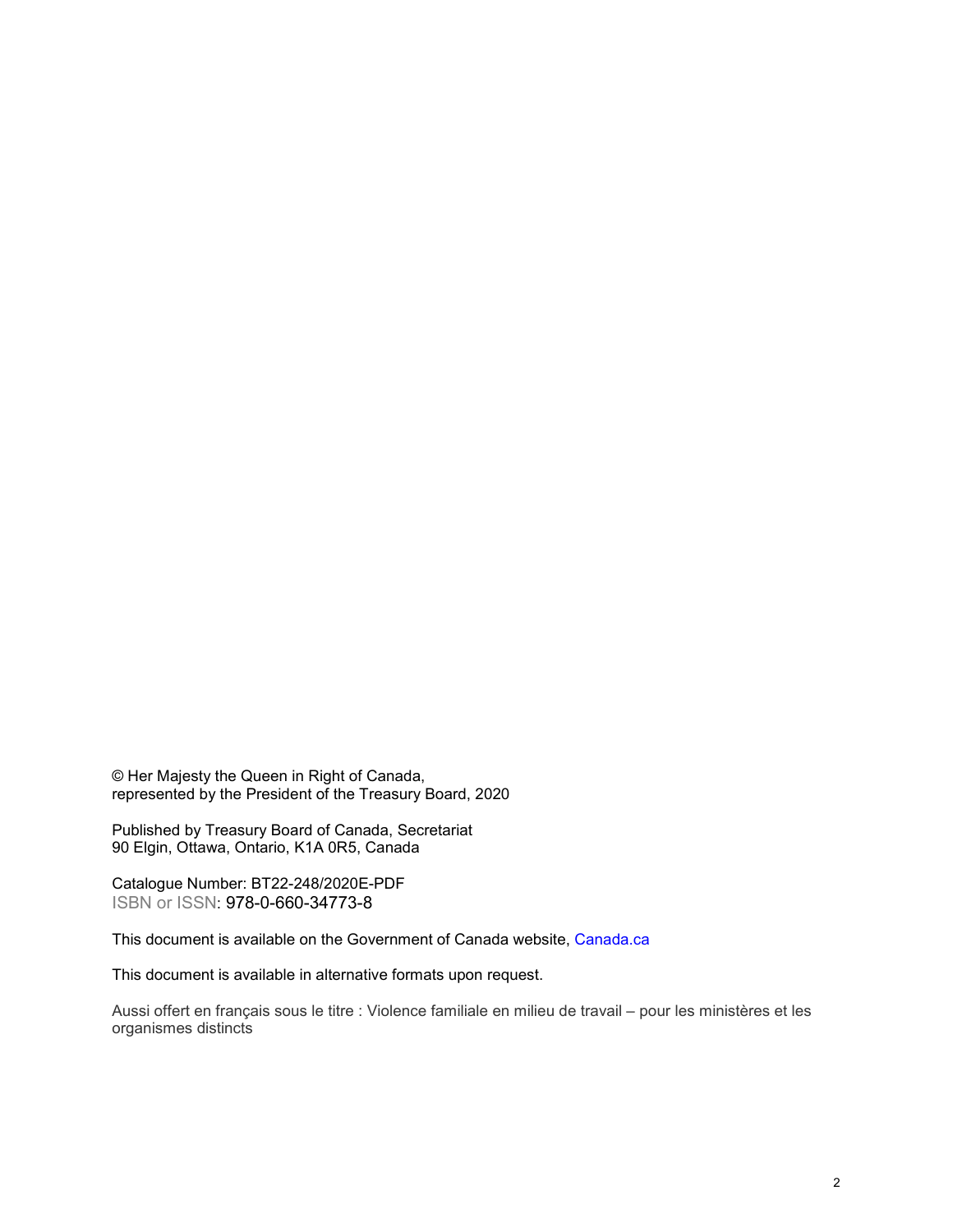

## **Domestic violence in the workplace – for departments and separate agencies**

Of all reported violent crimes in 2015 in Canada, Statistics Canada reported that more than one quarter (26%) resulted from domestic or family. Almost 67% of family violence victims were women and girls. Domestic violence often follows a victim and/or survivor to work. While the workplace can often act as a safe and positive environment for victims, the issue of domestic violence can have serious implications for the workplace.

It can cause reduced employee productivity and motivation, loss of focus, increased absenteeism, replacement and/or recruitment costs, decreased employee morale, potential harm to employees, co-workers and/or clients and liability costs if another employee is harmed. The abuser may come to the workplace to continue the abuse, mislead employers or co-workers, damage the employer's property or threaten other employees.

We are reaching an important milestone regarding safer workplaces in federally regulated industries. Changes to the *Canada Labour Code*, forthcoming regulations, and new frameworks are helping us prevent incidents of harassment and violence from occurring, respond effectively to these incidents when they do occur; and support victims and survivors, and employers in the process.

## **Changes to the Canada Labour Code, Part II**

Since July 2018, there has been increased attention in federal workplaces to support domestic violence victims and survivors, in large part, through the changes to the *Canada Labour Code.*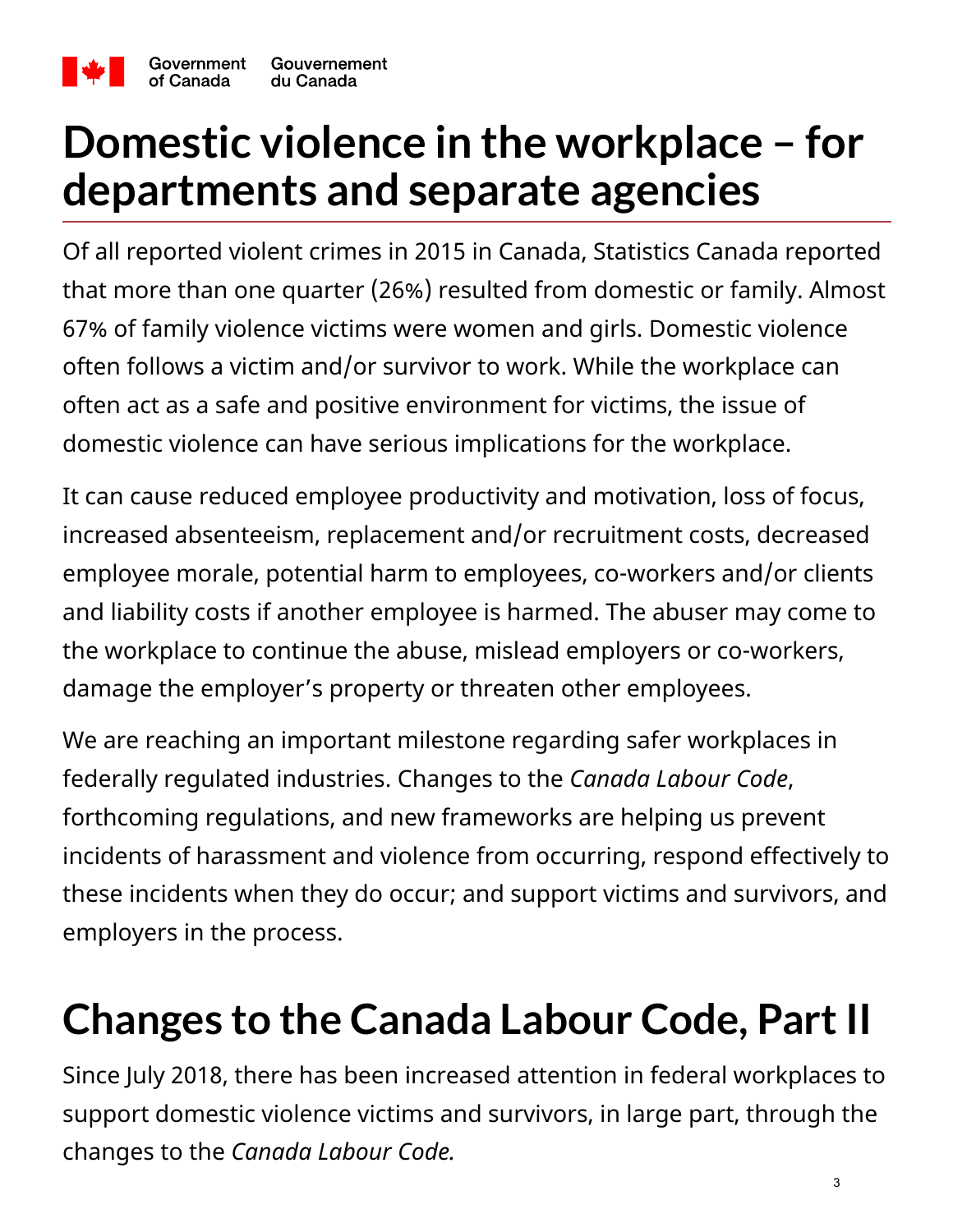We have a responsibility and obligation under the *Canada Labour Code*, Part II, to protect and prevent against harassment and violence in the workplace; this covers all forms of violence including domestic violence.

Recent changes to the *Canada Labour Code* include ten (10) days of leave per year - of which five (5) days are paid - for victims of family violence.

In 2019, Treasury Board and several unions agreed to go a bit further and provide ten (10) days of paid leave to employees who are victim of domestic violence within the Core Public Administration and separate agencies. This was as a result of a recommendation from a joint working group struck in 2017 to study potential workplace practices to support employees affected by domestic violence following the negotiation of a memorandum of agreement.

#### **Figure 1: Domestic violence**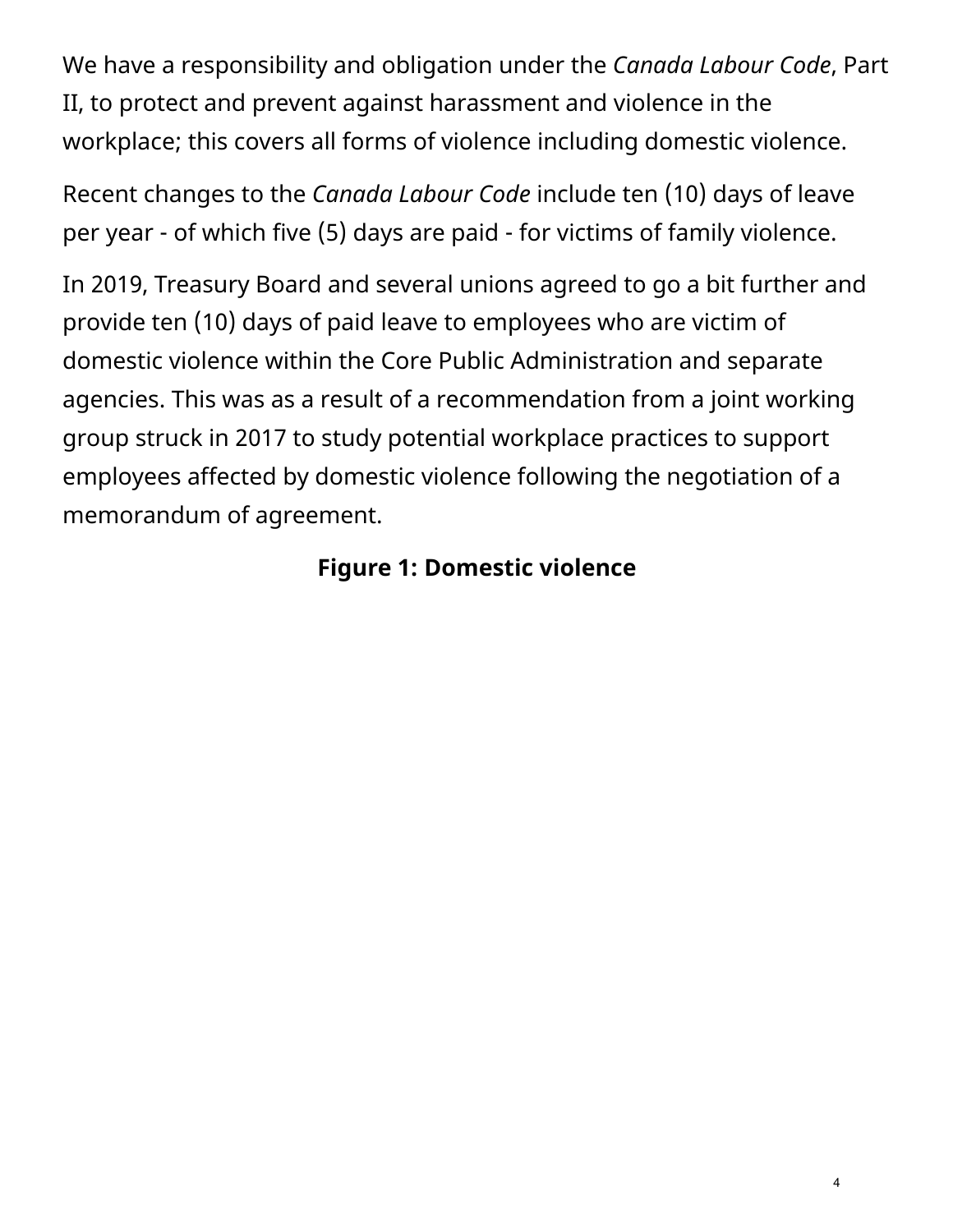

#### ▼ Figure 1 - Text version

Domestic violence is a behavioural pattern that can include…

- violence and intimidation (physical, emotional, sexual, psychological)
- verbal abuse
- technology-facilitated abuse
- economic abuse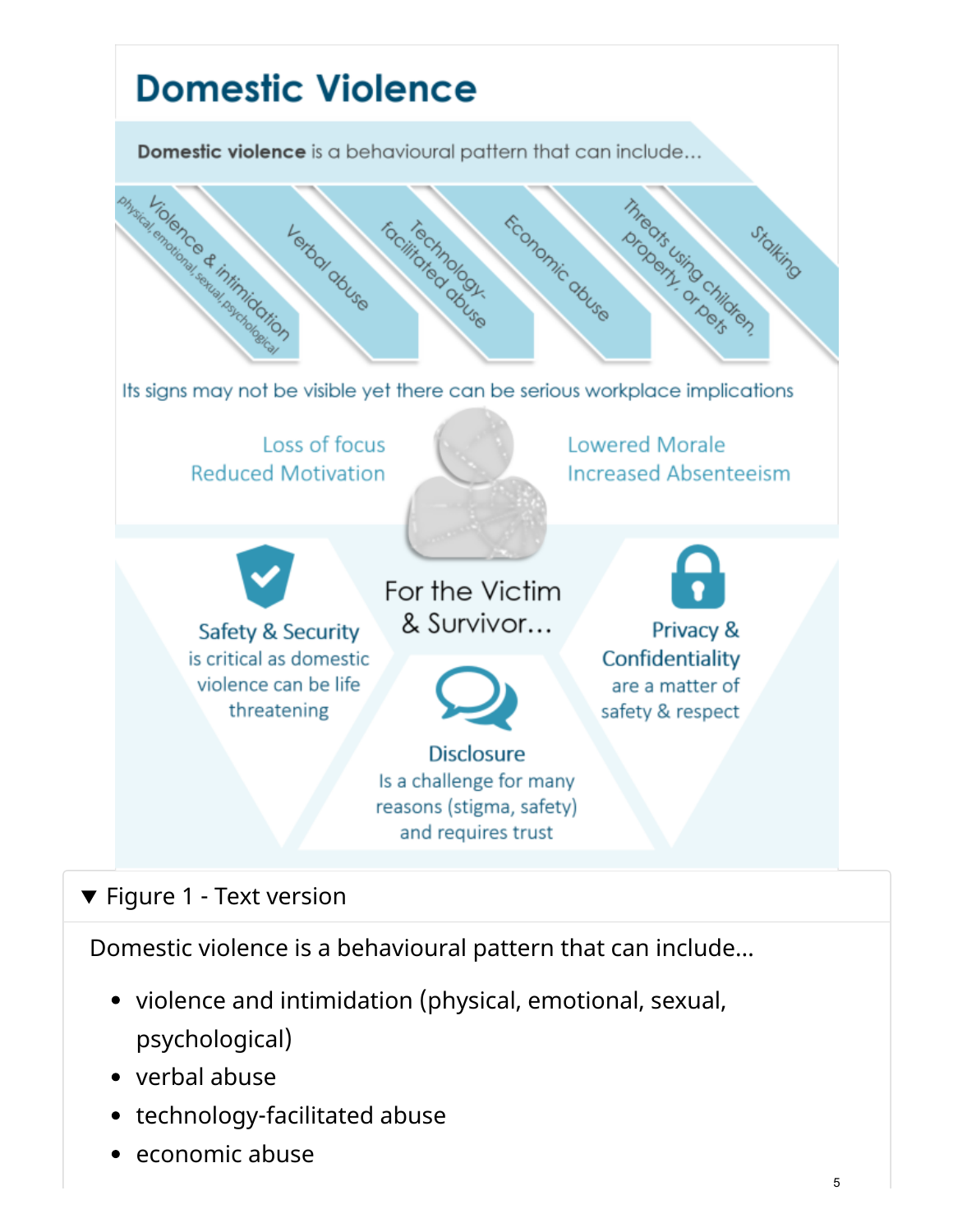- threats using children, property, or pets
- stalking

Its signs may not be visible yet there can be serious workplace implications

- loss of focus
- reduced motivation
- lowered morale
- increased absenteeism

For the victim and survivor…

- safety and security is critical as domestic violence is life threatening
- disclosure is a challenge for many reasons (stigma, safety) and requires trust
- privacy and confidentiality are a matter of safety and respect

## **Ways to support domestic violence victims**

There is an important opportunity to leverage the momentum of federal mental health and workplace wellness initiatives, though these are distinct issues. Through education, awareness and outreach, the work being done through these initiatives are helping to de-stigmatize mental health and related issues and has encouraged increased disclosure among affected employees.

#### **Use existing channels**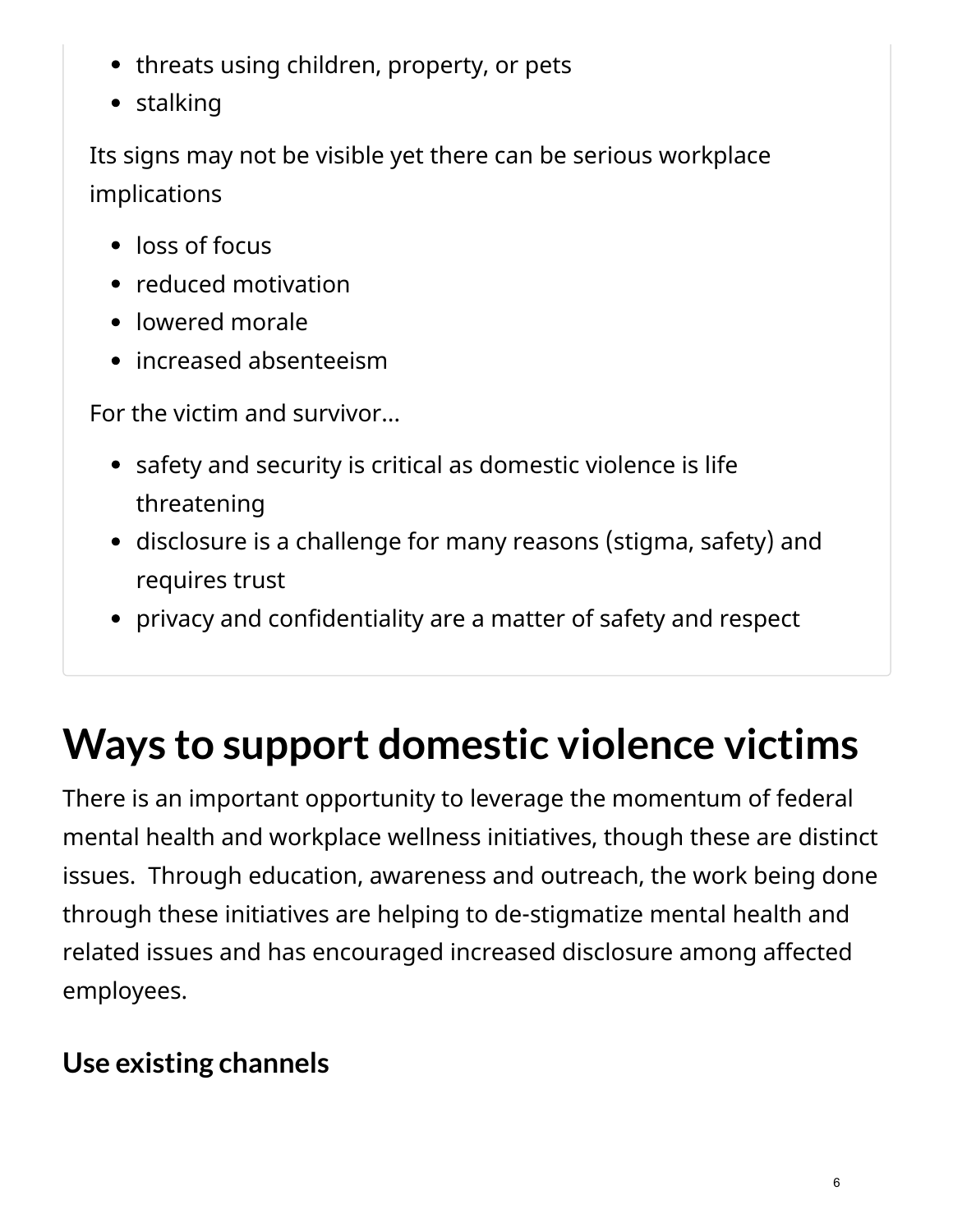Following the negotiations of paid leave for a large number of employees and in an attempt to encourage disclosure, Deputy Heads and Heads of Agencies may want to take steps to promote employee awareness of domestic violence issues through existing channels, such as:

- health and safety programs
- departmental intranet websites
- other internal programs and communications activities
- harassment and violence prevention awareness campaigns

#### **Develop or adapt supporting mechanisms**

Consider developing or adapting supportive policies, practices and programs that deal with domestic violence when it enters the workplace.

More specifically, with respect to safety, Deputy Heads may want to establish a safety protocol with regards to when domestic violence enters the workplace, as part of their occupational health and safety Building Emergency and Building Emergency and Evacuation Team (BEET) protocol.

That could include adding safety and security components to employee training toolkits, departmental websites and to domestic violence departmental safety plans such as individual plans and safety planning at work.

An individualized workplace domestic violence safety plan could include:

- explain leave provisions
- documentation of incidents
- accommodate alternative work arrangements
- establish safe entrance and exit to and from vehicles
- necessary screening of abusers for security purposes
- develop response system if employee does not come to work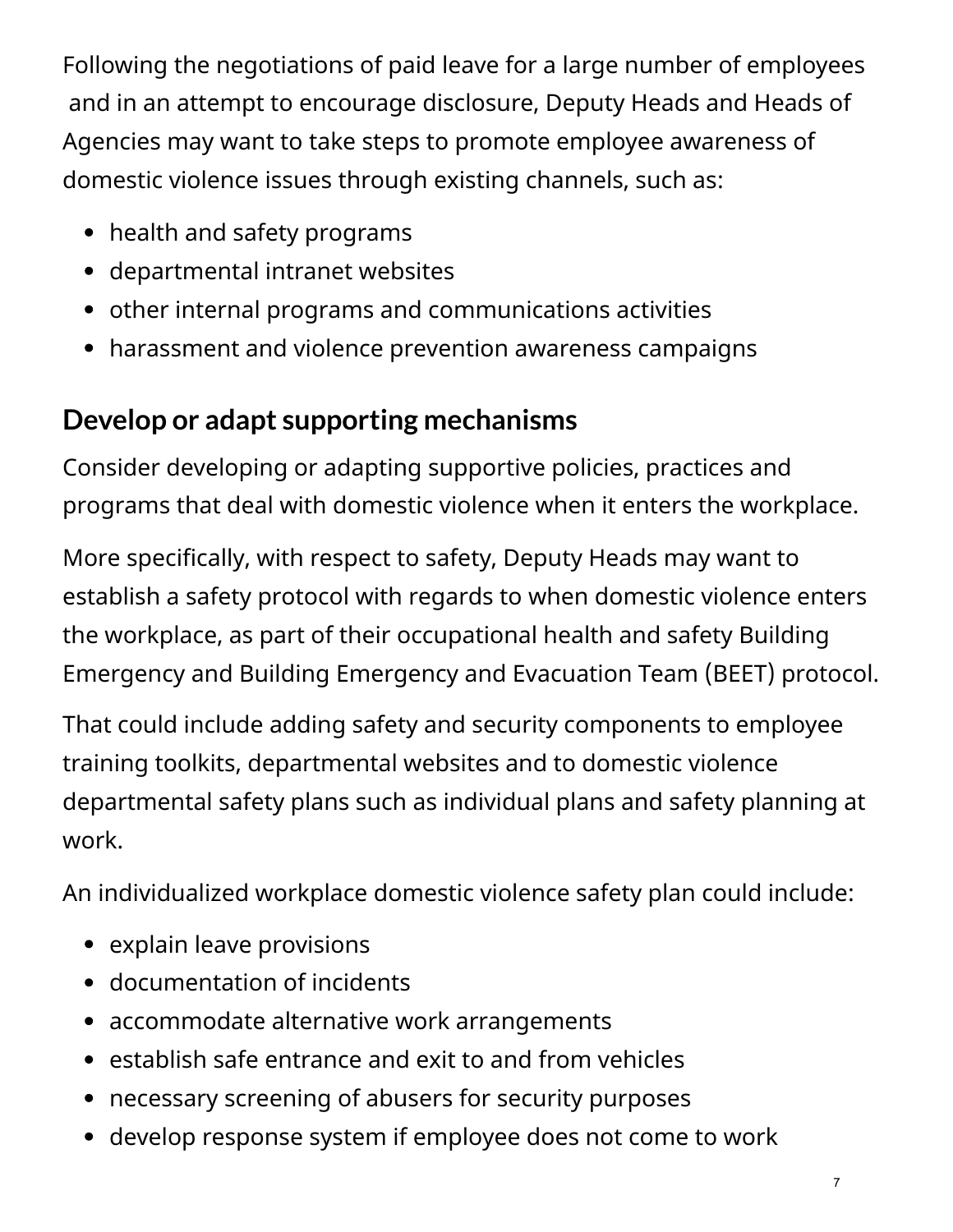- necessary protection from abusers who work in the same workplace
- provide information with respect to legal, counselling, and other resources
- notification of employees regarding the potential for violence in the workplace
- establish safety by reviewing practices such as: work emails, phone calls and social networking

#### **Ramp up your institution's awareness, education and training**

The proposed *Workplace Harassment and Violence Prevention Regulations* mandate training on harassment and violence in the workplace.

Offer [training](https://canada-preview.adobecqms.net/en/government/publicservice/wellness-inclusion-diversity-public-service/harassment-conflict-resolution/support-training-guides-domestic-violence-workplace.html#training) to all employees to build a basic understanding of domestic violence and their associated rights, obligations and options. Training may include a short online course to establish a basic foundation of knowledge on domestic violence (definitions, stats, causes, symptoms, legislation and policies, case studies).

As a next step or phase, offer training on possible signs of domestic violence including how to speak to employees in domestic violence situations and to provide information on available support services. This could include sensitivity training to support employees who could be currently working alongside colleagues experiencing domestic violence or at some time in the future, as well as on measures to take if experiencing domestic violence themselves.

Currently, specific training on the issue of domestic violence is very limited. There are courses available which touch on harassment and violence prevention in the workplace that could be a start to promote awareness.

# **Related links**